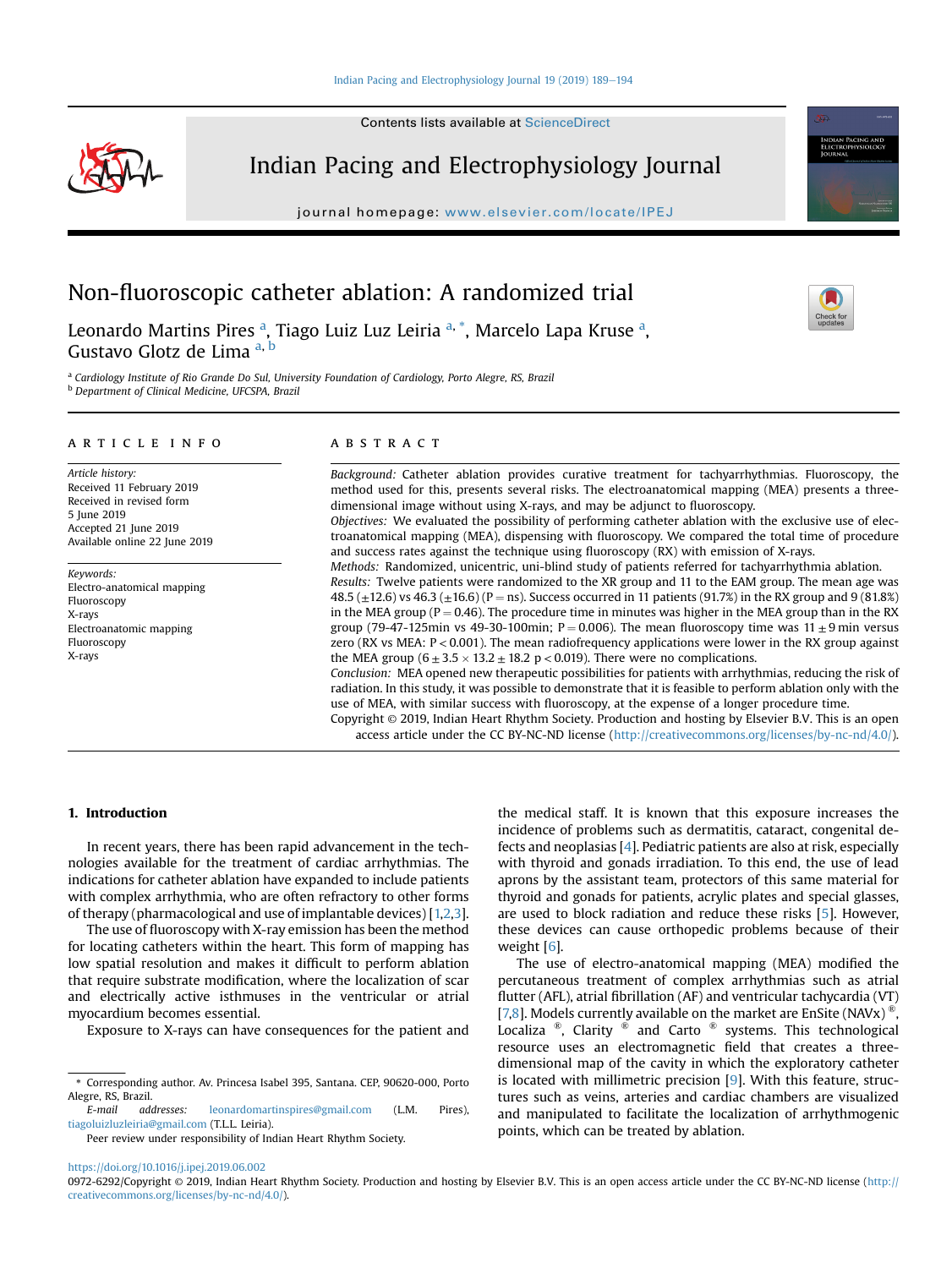The exclusive use of MEA can be used to treat cardiac arrhythmias. Thus, we propose a study comparing therapeutic ablation procedures using conventional fluoroscopy image against the use of isolated MEA image in relation to success rate and procedure time.

### 2. Methods

Patients with arrhythmia and indication for ablation were selected at the Cardiology Insitute (IC-FUC). Diagnostic electrophysiological studies, AF ablation and cases in which the two techniques could be used were excluded. The study was approved by the local Research Ethics Committee and all patients were submitted to an informed consent term.

The procedures were perfromed at the Laboratory of Electrophysiology of our Institution with a "C" Arm fluoroscopy equipment. Were used during the electrophysiology procedures the workstation Prucka®, Medtronic stimulator and EnSite® electroanatomical mapping system (St Jude Medical). All patients underwent intravenous sedation with propofol (100-150mcg/kg/min), midazolan (0.02–0.04 mg/kg) and fentanyl (0.5-2mcg/kg). Patients submitted to ventricular outflow tract ventricular arrhythmias did not used propofol. Right femoral veins were punctured with the introduction of three sheath introducers. In patients in the RX group, fluoroscopy with traditional technology was used, with bone images and a heart shadow as a reference for the introduction and placement of the catheters at their specific sites.

# 2.1. Manipulation and positioning of catheters in the exclusive electroanatomical system

A three-dimensional reconstruction of the vena cava through a multipolar exploratory catheter (His catheter) was performed for the placement of the catheters in the MEA patients, and the use of X-rays to reach the heart was not necessary at any time. The  $EnSite^{\circledR}$ system allows visualization of the catheters and their identification by color and spacing between the poles. Initially, the catheter to be positioned in the region of the His bundle was advanced until endocavitary signaling of the right ventricle and then repositioned with traction and torque movement to the septum until the appearance of the electrogram of the His bundle. Then, if a catheter was needed in the right atrium, it was positioned in the right atrium following the reconstruction performed by the His catheter. If a multipolar diagnostic catheter was used for the coronary sinus, it was also positioned following reconstruction by the His catheter and advanced until direct ventricular endocavitary signal was observed and then repositioned with traction, flexion and torque from the catheter to the septum, below the catheter already positioned in the His bundle, observing the endocavitary sign of the coronary sinus. Upon perceiving this endocavitary signal, the final positioning of the catheter with a slight deflection movement and introduction of the catheter through the coronary sinus was initiated. Positioning of ablation catheters in right chambers also followed the same principle. If pre-excitation was observed on the baseline electrocardiogram or during the electrophysiological study or left ventricular arrhythmia, a right femoral artery puncture was performed for the introduction of a retrograde aortic ablation catheter using the same method described previously for positioning the catheters in the interior the vessel and the left ventricle without the need for fluoroscopy. In all patients, atrial and ventricular pacing protocols were used to diagnose arrhythmias. When there was no success in these maneuvers, intravenous isoproterenol (2-10mcg/min) could also be used. If during or after the procedure there was suspicion of cardiac tamponade or valvular lesion, echocardiography would be performed promptly.

#### 2.2. Outcomes

The outcomes measured in our study were the time of puncture (measurement of the time of entry of the patient into the room until the beginning of punctures for introduction of catheters), time of punctures (measurement of the duration of punctures for introduction of catheters), time of ablation (time after completion of the punctures until the end of the examination), total procedure time (sum of puncture time, puncture and ablation times), fluoroscopy time (total fluoroscopy time, if used in the procedure), success rates of therapeutic procedures and assessed the safety of the procedure using MEA alone.

The database was stored in the Microsoft Excel 2004 program. Assuming a pooled standard deviation of 15 min, the study would require a sample size of 9 patients for each group (i.e. a total sample size of at least 18, assuming equal group sizes), to achieve a power of 80% and a level of significance of 5% (two sided), for detecting a true difference between the test and the reference group of 20 (i.e. 80–60) minutes. Continuous data were analyzed by Student's t-test for repeated measures and comparisons between the two samples. For the analysis of the difference between the categorical variables, the chi-square test (Fischer) was used. For asymmetric variables, the Mann-Whitney test and ANCOVA were used for repeated measures. Statistical analysis was performed on SPSS (IBM Corp. Released 2013. IBM SPSS Statistics for Windows, Version 22.0, Armonk, NY: IBM Corp.). The randomization occurred at the time the procedure was scheduled (randomization pre-determined by the site [www.randomizer.org](http://www.randomizer.org)) and the operator was informed at this time in which group the patient would be (MEA or RX). The analysis of the study was blinded to the statistic team.

The study was financed with funds from the Universal Announcement of CNPq 2012.

#### 3. Results

Twelve patients in the group with fluoroscopy (RX group) and 11 patients in the group with exclusive use of MEA without fluoroscopy (MEA group) were selected. Demographic data are shown in Table 1. There was no difference in age between groups. In both groups, the female gender was predominant. Most patients in both groups were using some medication to control the arrhythmia. The most frequent indication for performing the procedure was

| Table 1           |  |
|-------------------|--|
| Demographic data. |  |

|                    | Group RX<br>$N = 12$ | Group MEA<br>$N = 11$ | P      |
|--------------------|----------------------|-----------------------|--------|
| $Age - years (DP)$ | 48,5 $(\pm 12.6)$    | 46,3 $(\pm 16, 6)$    | ns     |
| Gender (%)         |                      |                       |        |
| Female             | 7(58%)               | 7 (63%)               | ns     |
| Medications (%)    |                      |                       |        |
| Beta-blocker       | 4 (33,3%)            | 3(27,3%)              | ns     |
| Sotalol            | 2(16,7%)             | 3(27,3%)              | ns     |
| Amiodaron          | $1(8,3\%)$           | $\Omega$              | ns     |
| Propafenon         | <sup>0</sup>         | 1(9%)                 | ns     |
| Verapamil          | 3(25%)               | $\Omega$              | ns     |
| No medicatio       | 2(16,7%)             | 4 (36,4%)             | ns     |
| Induction (%)      |                      |                       |        |
| <b>TSVP</b>        | 9(75%)               | 2(18%)                | < 0.01 |
| FLA paroxismal     | $1(8,3\%)$           | $\Omega$              | ns     |
| FLA permanent      | 0                    | 4 (36,4%)             | < 0.01 |
| <b>ESV</b>         | $1(8,3\%)$           | 2(18%)                | ns     |
| <b>WPW</b>         | $1(8,3\%)$           | 3(27,3%)              | ns     |

Subtitle  $-RX =$  fluoroscopy; MEA = electroanatomical mapping; TSVP = paroxismal supraventricular tachycardia;  $FLA = \text{atrial flutter}$ ;  $ESV = \text{ventricular extrassystole}$ ;  $WPW = pre-excitation syndrome.$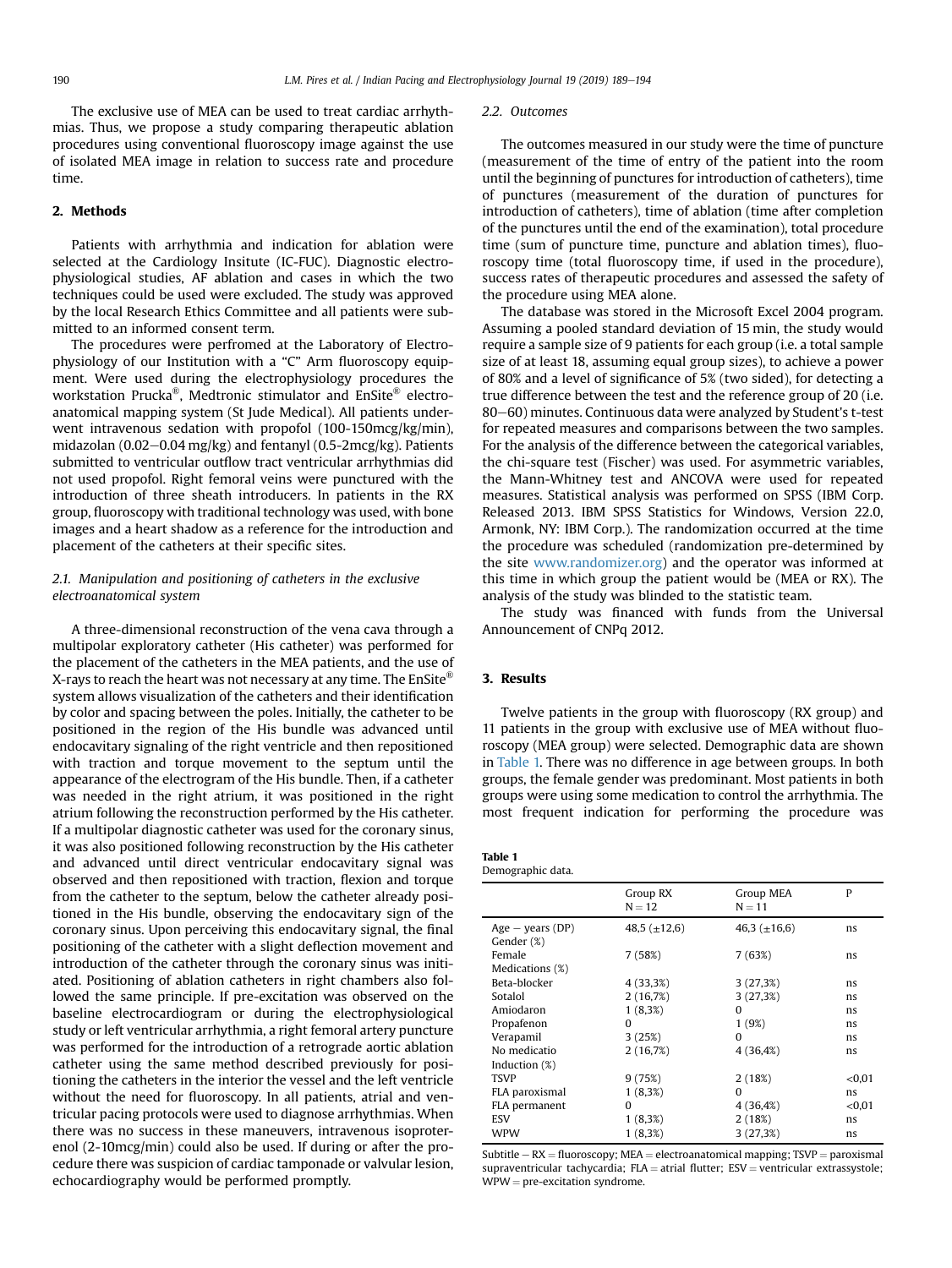paroxysmal supraventricular tachycardia (PSVT) with 9 cases in the RX group ( $p < 0.01$ ) and atrial flutter (FLA) with 4 cases in the MEA group ( $p < 0.01$ ).

On the day of the procedure, 11 patients were in sinus rhythm (RS) and 1 with pre-excitation (WPW). Of the patients in RS, one presented ventricular extrasystoles (ESV) and another presented a history of paroxysmal FLA. In the MEA group, 5 patients were in RS, 3 in FLA and 3 in WPW. Of the patients in RS, 2 had ESV and another had a history of paroxysmal FLA. Most of the patients used 3 catheters (two diagnoses and one ablation) for the examination. The 3 patients with FLA used 8 mm tip ablation catheters, while the others had 4 mm tip catheters. The RX group used a significantly lower proportion of decapolar type catheters when compared to the MEA group (33% x 81; %  $p < 0.026$ ). The mean conduction intervals were AH 98.3 ms (DP $\pm$ 32.7 ms) and HV 40.6 ms ( $\pm$ 6.5 ms) in the RX and AH groups (excluding patients with FLA) 73.1 ms ( $DP<sub>±</sub>13$ , 9 ms) and HV (including patients with FLA) 37.2 ms  $(DP<sub>±</sub>15.2 \text{ ms})$  in the MEA group. The majority of patients in the RX group presented nodal reentrant tachycardia as diagnosis  $(58.3\% \times 18.2\%$ , p < 0.01). All patients with WPW had left lateral bundles with anterograde conduction. All patients with ESV had the right ventricular outflow tract as the arrhythmia focus. Isoproterenol was more commonly used in the RX group for induction of arrhythmias than in the MEA group  $(50\% \times 18\%)$ p < 0.012). The median total time of the procedures was lower in the RX group than in the MEA group (49 min  $\times$  79 min, p  $<$  0.006), as well as the mean time of porta-puncture (11.7 min  $\times$  17 min,  $p < 0.003$ ) and time median ablation (26.5 min  $\times$  55 min, 0.012). Mean puncture time was similar between groups (9.1 min  $\times$  7 min,  $p = 0.169$ ). The mean number of radiofrequency energy applications in the RX group was lower  $(6 \pm 3.5 \times 13.2 \pm 18.2 \text{ p} < 0.019)$ . Immediate success (at hospital discharge) was similar between the groups - RX 11 patients and MEA 9 patients  $(91.7\% \times 81.8\%)$  $p = 0.46$ ). In the RX group the failure occurred with a patient with WPW and in the MEA group a patient with ESVSVD. One patient with FLA of the MEA group presented the arrhythmia in the left atrium and, because they did not agree to perform the transeptal puncture, no ablation was performed. Another patient in the MEA group with FLA in the right atrium presented arrhythmia reversal for RS; however, no bidirectional blockade of the ablation line was observed in the cavo-tricuspid isthmus. There were no complications during the procedures in both groups. Table 2 presents the data described.

Fluroscopy was not used in any of the MEA cases. The mean fluroscopy time of the RX group was  $12.3 \pm 8.5$  min. [Figs. 1 and 2](#page-3-0) demonstrate slow pathway AV ablation in a patient with TRN. [Fig. 3](#page-4-0) shows ablation of a left lateral bundle during tachyarrhythmia.

These patients were observed for a period of 12 months after performing their procedures. Tachycardia recurred by nodal reentry two months later in one patient in the RX group. The patient was submitted to a new procedure, with new ablation of the slow pathway AV node with final resolution. There were no other recurrences in the other patients.

## 4. Discussion

The evolution of electrophysiology in diagnostic and therapeutic procedures has advanced significantly in recent years. The introduction of the MEA system opened new diagnostic and therapeutic possibilities for patients with complex arrhythmias. In a study of 21 pediatric patients referred for right pathway ablation, the use of fluoroscopy was reduced by 90% with concomitant use of MEA, after experience accumulated in seven cases, and was abandoned after another five new cases [\[10](#page-5-0)]. The use of MEA was effective in

| Procedure data. |  |
|-----------------|--|
|-----------------|--|

|                   | Group RX<br>$N = 12$ | <b>Group MEA</b><br>$N = 11$ |           |
|-------------------|----------------------|------------------------------|-----------|
| $R$ hythm $(\%)$  |                      |                              |           |
| <b>RS</b>         | 11 (91,7%)           | 5(45, 4%)                    |           |
| <b>WPW</b>        | $1(8,3\%)$           | 3(27,3%)                     |           |
| <b>FLA</b>        | $\Omega$             | 3(27,3%)                     |           |
| Catheters (DP)    |                      |                              |           |
| Quadripolar       | 21                   | 6                            |           |
| -Decapolar        | $\overline{4}$       | 9                            |           |
| Ablation 4 mm     | 11                   | $\overline{7}$               |           |
| Ablation 8 mm     | 1                    | $\overline{4}$               |           |
| Intervals (DP)    |                      |                              |           |
| AH                | 98,3 $(\pm 2,7)$     | 73,1 $(\pm 13.9)^*$          | 0,036     |
| HV                | 40,6 $(\pm 6.5)$     | $37,2 \ (\pm 15,2)$          | 0,054     |
| Arrhythmias       |                      |                              |           |
| <b>TRN</b>        | 7(58,3%)             | 2(18,2%)                     |           |
| WPW - LE          | 2(16,7%)             | 3(27,3%)                     |           |
| <b>ESVSVD</b>     | $1(8,3\%)$           | 2(18,2%)                     |           |
| $FLA - D$         | 1(8,3%)              | 2(18,2%)                     |           |
| $FIA - E$         | $\Omega$             | $1(9,1\%)$                   |           |
| No induction      | $1(8,3\%)$           | $1(9,1\%)$                   |           |
| Isoproterenol (%) | 6(50%)               | 2(18,2%)                     | 0,012     |
| $N°$ aplications  |                      |                              |           |
| Mean (DP)         | $6 (+3,5)$           | 13,2 $(\pm 18,2)$            | 0,019     |
| Success (%)       | 11 (85,7%)           | 9(81,8%)                     | ns.       |
| Times (min) (DP)  |                      |                              |           |
| Door-punction     | $11,7 \ (\pm 2,8)$   | 17 $(\pm 4.6)$               | 0,003     |
| Punction          | 9,1 $(\pm 4,2)$      | 7,0 $(\pm 2, 7)$             | 0,169     |
| Ablation          | $26,5(9-81)$         | $55(22-130)$                 | 0,012     |
| Total             | $49(30-100)$         | 79 (47-125)                  | 0,006     |
| Fluoroscopy       | $12,33 \ (\pm 8,5)$  | zero                         | <b>Ns</b> |

Subtitle  $- RX =$  fluoroscopy; MEA = electroanatomic mapping; DP = standart deviation;  $TSVP =$  paroxismal supraventricular tachycardia;  $FLA = flutter$  atrial;  $ESV =$  ventricular extrasystole; WPW = pre-excitation syndrome; FLA-D = right atrial flutter; FLA-E = leeft atrial flutter; ESVSVD = right ventricular outflow extra-<br>systole, TRN = nodal reentrant tachycardia.

<sup>a</sup> Atrial flutter patients excluded.

the pediatric population in another, in which it was responsible for a decrease in the exposure of children to the use of X-rays during nodal reentrant (TRN) and atrioventricular reentrant (TRAV) ablation procedures [\[11](#page-5-0)]. Forty pediatric patients with TRN and TRAV were divided into two groups of procedure - one using only fluoroscopy and another fluoroscopy and MEA. X-ray exposure time was lower in the group that used MEA [[12\]](#page-5-0) concomitantly. A group of 11 patients with an accessory bundle on the right lateral wall underwent ablation with unsuccessful fluoroscopy performed a new procedure using MEA, which was successful in all cases [[13\]](#page-5-0). Nine pregnant patients with non-drug-controlled supraventricular tachycardias were submitted to ablation using MEA and a minimum of fluoroscopy time, and there were no recurrences after the procedure [\[14](#page-5-0)]. In the study, fluoroscopy and MEA (using two different systems - Carto  $\infty$  and the Ensite (NAVx)  $\infty$  system) were compared against fluoroscopy only in TRN, TRAV and FLA ablation in 145 patients. The use of flurosocopy and MEA presented a shorter exposure time to radiation. However, total procedure time, shortand long-term success, complication rates, and absence of symptoms were similar between the groups [[15\]](#page-5-0). Ablation of FLA with fluoroscopy against MEA and fluoroscopy was compared in a multicenter, randomized clinical trial involving 210 patients. Both techniques were effective in the treatment, but with less time of fluoroscopy and higher cost in the group that used MEA [[16\]](#page-5-0). In a recent study, paroxysmal AF was performed using MEA alone and intracardiac echography in a group of 20 patients, with success in 97% of the cases and without complications [[17](#page-5-0)]. In a multicenter study, it was demonstrated that it is possible to use a minimum of flurosocopy in patients with TSVP, without prejudice to the results,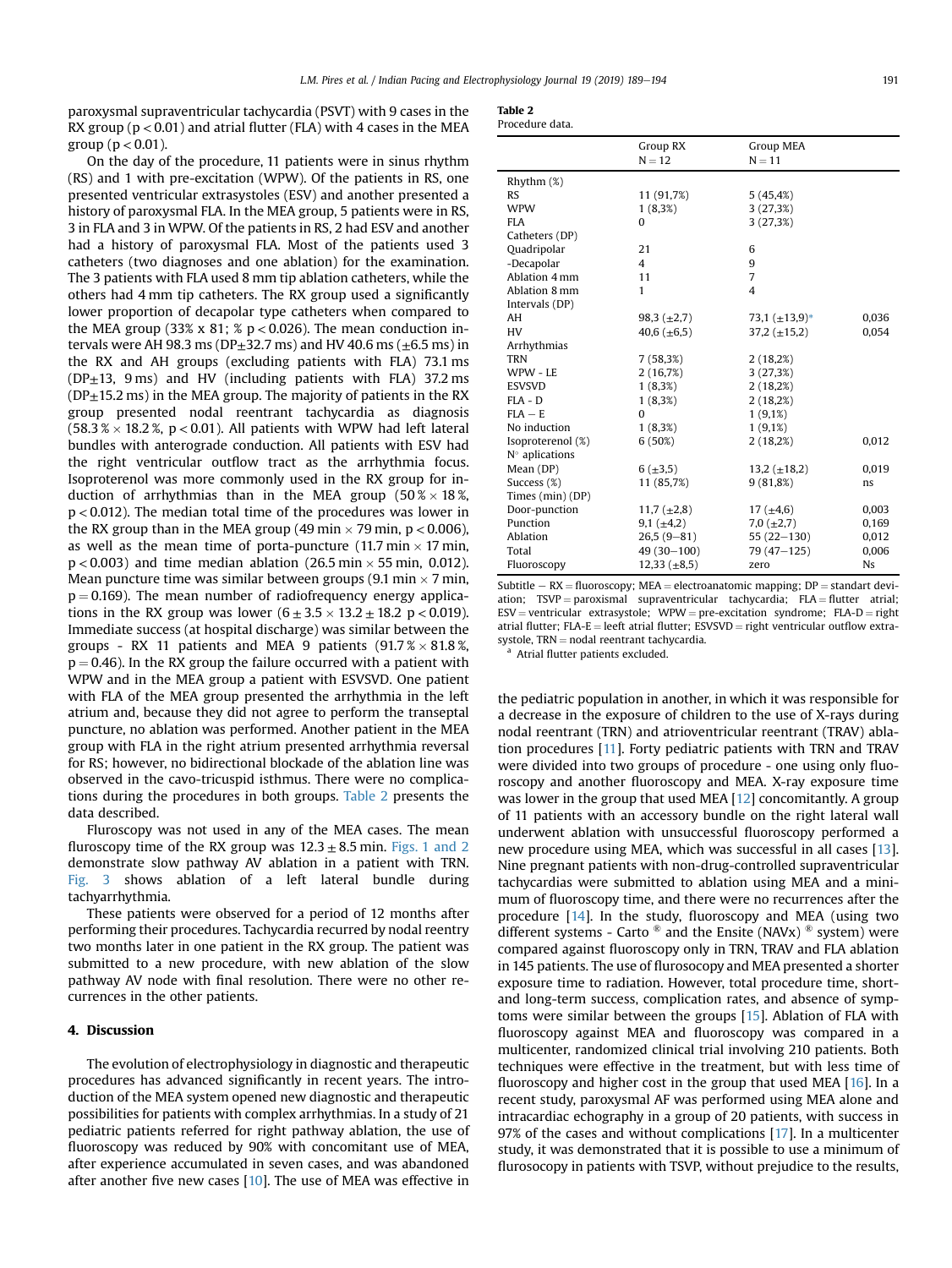<span id="page-3-0"></span>

#### 11:34:21-0696

Fig. 1. Positioning of the catheters during ablation of nodal reetrant tachycardia. Left image (right anterior oblique view) shows catheter shadow with right bundle branch identification and His bundle region. It should be noted that the potential of His was identified in a region up to 1 cm in height. In the right image (left anterior oblique view), we note this fact, where we observed three levels of His, one more caudal, another intermediate and another more cranial. In part this may be due to the movement of the heart and the modification of the chest impedance during deep inspiration. However, it is important to clearly delineate this region to perform a safe application of radiofrequency. The structure in lilac is the coronary sinus. The blue spot (near the entrance of the coronary sinus) demonstrates a place where we obtained slow junctional rhythm. In red are other regions where the application of energy (15 s) did not trigger slow junctional rhythm.



Fig. 2. Recording of supraventricular tachycardia initiated with the introduction of atrial extrastimuli at an earlier age. A VA interval <60 ms is observed during tachycardia and concentric retrograde atrial activation.

# with the aid of MEA [[18\]](#page-5-0).

Currently, with the complexity of the arrhythmia ablation procedures, examination times are also prolonged. Therefore, the fluoroscopy time is increasing, with all the risks inherent to X-rays. The concomitant use in these MEA examinations not only helps to diagnose and treat arrhythmias, but also to reduce radiation risks in procedures that involve fluroroscopy. Although there are new technologies for the reduction of radiation during procedures in electrophysiology, not being exposed to fluoroscopy is better than being exposed.

In this study, we compared the use of fluoroscopy against the exclusive use of MEA in patients submitted to arrhythmia ablation. The results showed that it is possible to perform the procedure with satisfactory results. The success of the procedure was similar between groups. It is observed that it was not necessary to use fluoroscopy in any of the cases of MEA and that there was no intercurrence in the patients. However, it was observed that the punch times, ablation time and total time of examination were higher in the MEA group. Carrying time was probably higher because of the time spent in monitoring patients with the EnSite mapping system boards. The ablation time may have been influenced by other variables. A higher number of decapolar catheters were observed in the MEA group, which could require a longer time to position the catheters in the cardiac cavities, increasing the time of the examination in these patients. In the RX group, there was a higher number of - TRN ablations. When the covariance analysis was performed, adjusting for catheter type variables and procedure indication, it was observed that these did not significantly influence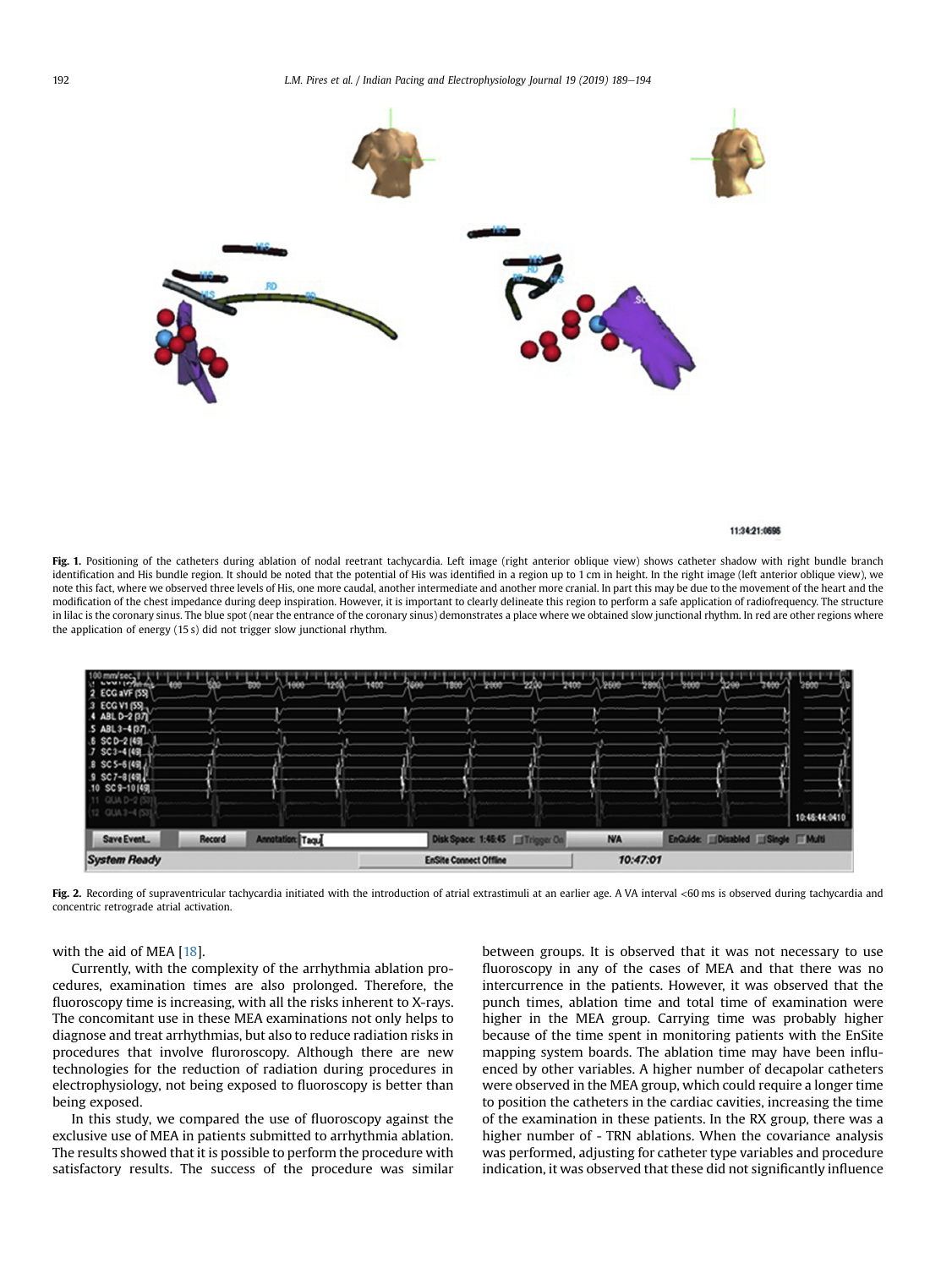<span id="page-4-0"></span>

Fig. 3. Left lateral bundle ablation during tachyarrhythmia due to atrioventricular reentry. Left (right anterior oblique view) and right (left anterior oblique view) images show shade of the catheters with identification of the His bundle, coronary sinus, and ablation catheter. The ablation catheter was introduced by the aorta retrograde. In brown, two points with precocity are observed where radiofrequency energy applications were performed for 10 s, without ending the arrhythmia. The dot marked in red demonstrates the site of greater precocity of VA signal during tachyarrhythmia, observed in the endocavitary tracing below the figures. After 7.6 s of radiofrequency energy application, the arrhythmia was terminated. After this application, no further induction was possible.

#### Table 3

Geometric means for different aspects of the duration of the procedure, ratio of means and 95% confidence interval (95% CI) by the Student t-test (univariate analysis) and ANCOVA (covariance analysis), adjusting for the indication and catheter type factors.

|                                                     | Univariate Analysis          |                             |                                 |                                       | Covariance Analysis |                              |                             |                              |                                            |                |
|-----------------------------------------------------|------------------------------|-----------------------------|---------------------------------|---------------------------------------|---------------------|------------------------------|-----------------------------|------------------------------|--------------------------------------------|----------------|
| Variável<br>Ablation time, min.<br>Total time, min. | MEA $n = 11$<br>56.2<br>81.9 | $RX n = 12$<br>28.6<br>51.0 | $MEA/RX$ $(\%)$<br>96.5<br>60.7 | IC95%<br>19.8 a 221.5<br>16.6 a 121.5 | 0.010<br>0.006      | MEA $n = 11$<br>51.1<br>76.7 | $RX_n = 12$<br>30.5<br>53.3 | $MEA/RX$ (%)<br>67.1<br>43.9 | IC95%<br>$-14.1$ a 225.8<br>$-6.7$ a 121.8 | 0.123<br>0.095 |

Subtitle MEA: electroanatomical mapping; RX: fluoroscopy.

the ablation time of the procedures (Table 3). Probably, longer ablation times and total examination time may have been influenced by adapting to the use of the new technology.

However, our study has some limitations. This is an uni-blind study, which already has its limitations. Routine echocardiography was not performed in our hospital by budget limits. There were no suspected cases of tamponade during procedures. In the outpatient follow-up, no valvular lesions were observed on echocardiography requested by the attending physicians. As the procedures were performed on a "C" arm fluoroscopy equipment, it was not possible to calculate the cumulative radiation dose. Due to this technical limitation to measure the cumulative radiation dose, the fluoroscopy time was used as our surrogate end point. Despite these limitations, it was demonstrated that the procedure without fluoroscopy is possible to be performed, with satisfactory result and safety.

## 5. Conclusion

The introduction of the MEA opened new therapeutic

possibilities for patients with arrhythmias, reducing radiation risks in procedures involving fluroroscopy. It may be possible to decrease the fluoroscopic time with the aid of newer techniques during ablation procedueres with increase in total procedure time and total health expenditure. However, fluoroscopic requirement may arise at any moment, though not encountered in this study.

# Funding Source

The study was financed with funds from the Universal Announcement of CNPq 2012.

### References

- [1] [Page RL, Joglar JA, Caldwell MA, et al. ACC/AHA/HRS guideline for the man](http://refhub.elsevier.com/S0972-6292(18)30225-0/sref1)[agement of adult patients with supraventricular tachycardia: a report of the](http://refhub.elsevier.com/S0972-6292(18)30225-0/sref1) [American college of cardiology/American heart association task force on](http://refhub.elsevier.com/S0972-6292(18)30225-0/sref1) [clinical practice guidelines and the heart rhythm society. Heart Rhythm](http://refhub.elsevier.com/S0972-6292(18)30225-0/sref1) 2015:13(4):e136-[221. 2016](http://refhub.elsevier.com/S0972-6292(18)30225-0/sref1).
- [2] [Al-Khatib SM, Stevenson WG, Ackerman MJ, et al. AHA/ACC/HRS guideline for](http://refhub.elsevier.com/S0972-6292(18)30225-0/sref2) [management of patients with ventricular arrhythmias and the prevention of](http://refhub.elsevier.com/S0972-6292(18)30225-0/sref2)